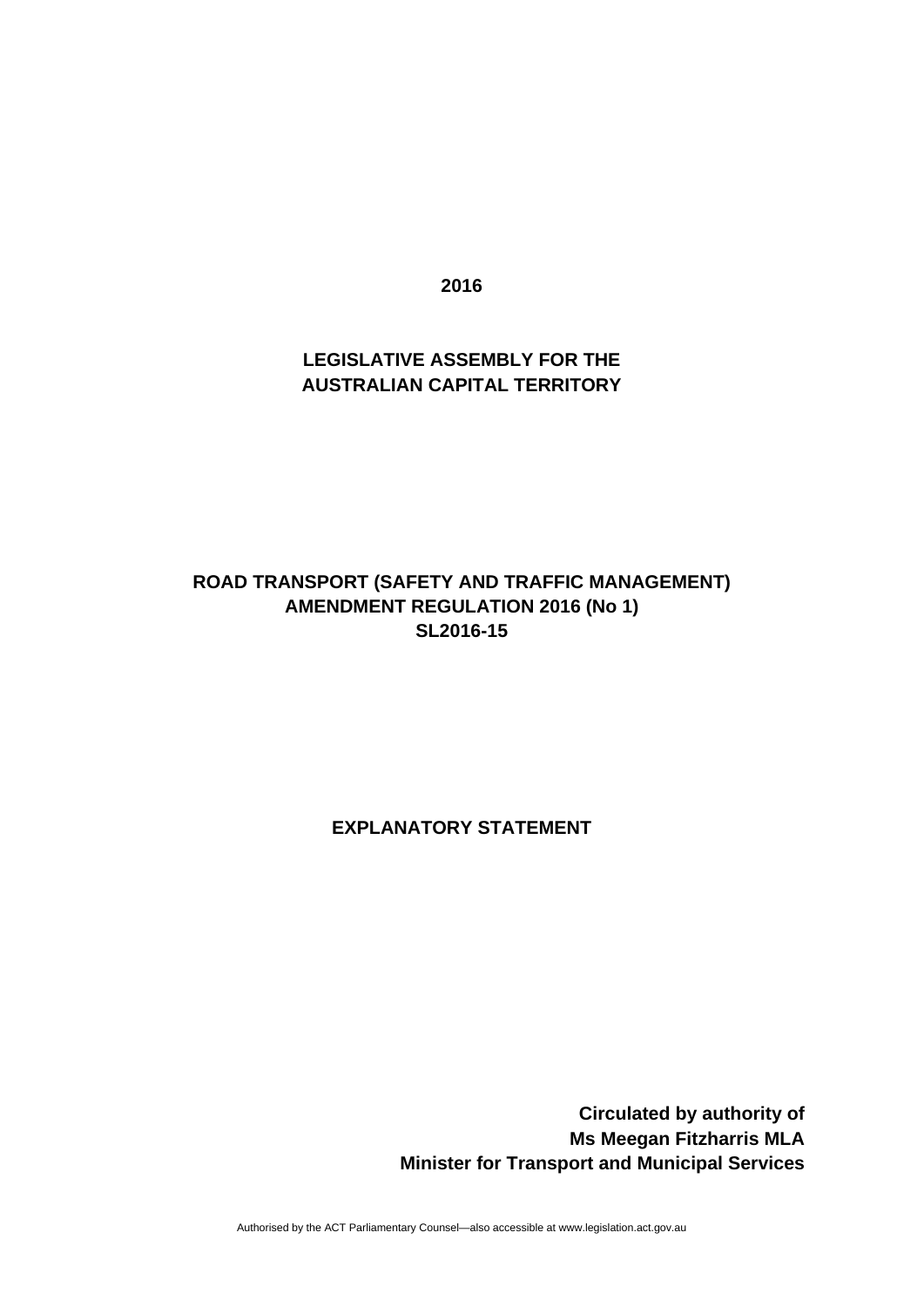#### **EXPLANATORY STATEMENT**

This explanatory statement relates to the *Road Transport (Safety and Traffic Management) Amendment Regulation 2016 (No 1)* (the amending regulation) as presented to the Legislative Assembly. It has been prepared in order to assist the reader of the amending regulation and to help inform debate on it. It does not form part of the amending regulation and has not been endorsed by the Legislative Assembly.

This statement must be read in conjunction with the amending regulation. It is not, and is not meant to be, a comprehensive description of the amending regulation. What is said about a provision is not taken as an authoritative guide to the meaning of a provision, this being a task for the courts.

#### **Background**

The ACT Government has reviewed parking arrangements for motorbikes in the ACT. As an outcome, this regulation amendment has been prepared to allow more than one motorbike to park in a single metered and ticket parking bay. The amendments to the *Road Transport (Safety and Traffic Management) Regulation 2000* allow for better utilisation of parking resources by providing greater availability of parking for motorbikes and freeing up more parking spaces for cars.

#### **Overview**

The regulation amends the *Road Transport (Safety and Traffic Management) Regulation 2000* and the *Road Transport (Offences) Regulation 2005*.

Sections 44(2) and 49(3) of the *Road Transport (Safety and Traffic Management) Regulation* regulate parking in a metered parking space and ticket parking space respectively. These sections state that a driver must not park their vehicle in a metered or ticket parking space if another vehicle is parked in the space. These provisions prevent the parking of more than one motorbike in a metered or ticket parking space.

The amending regulation, in clauses 5 and 7, amends sections 44 and 49 of the *Road Transport (Safety and Traffic Management) Regulation* to exempt motorbike riders from the rule prohibiting a vehicle from parking in a space if another vehicle is already parked there. The amending regulation, in clauses 6 and 8, also inserts new sections 44AA and 49AAA to allow for up to three motorbikes to be parked in a space. Clauses 6 and 8 create new offences of parking a motorbike in a metered or ticketed parking space if there are more than 2 bikes already parked in the space. These clauses also require any motorbikes parking in a space where another bike is already parked to park in a way that does not unreasonably obstruct the path of the other motorbike out of the space.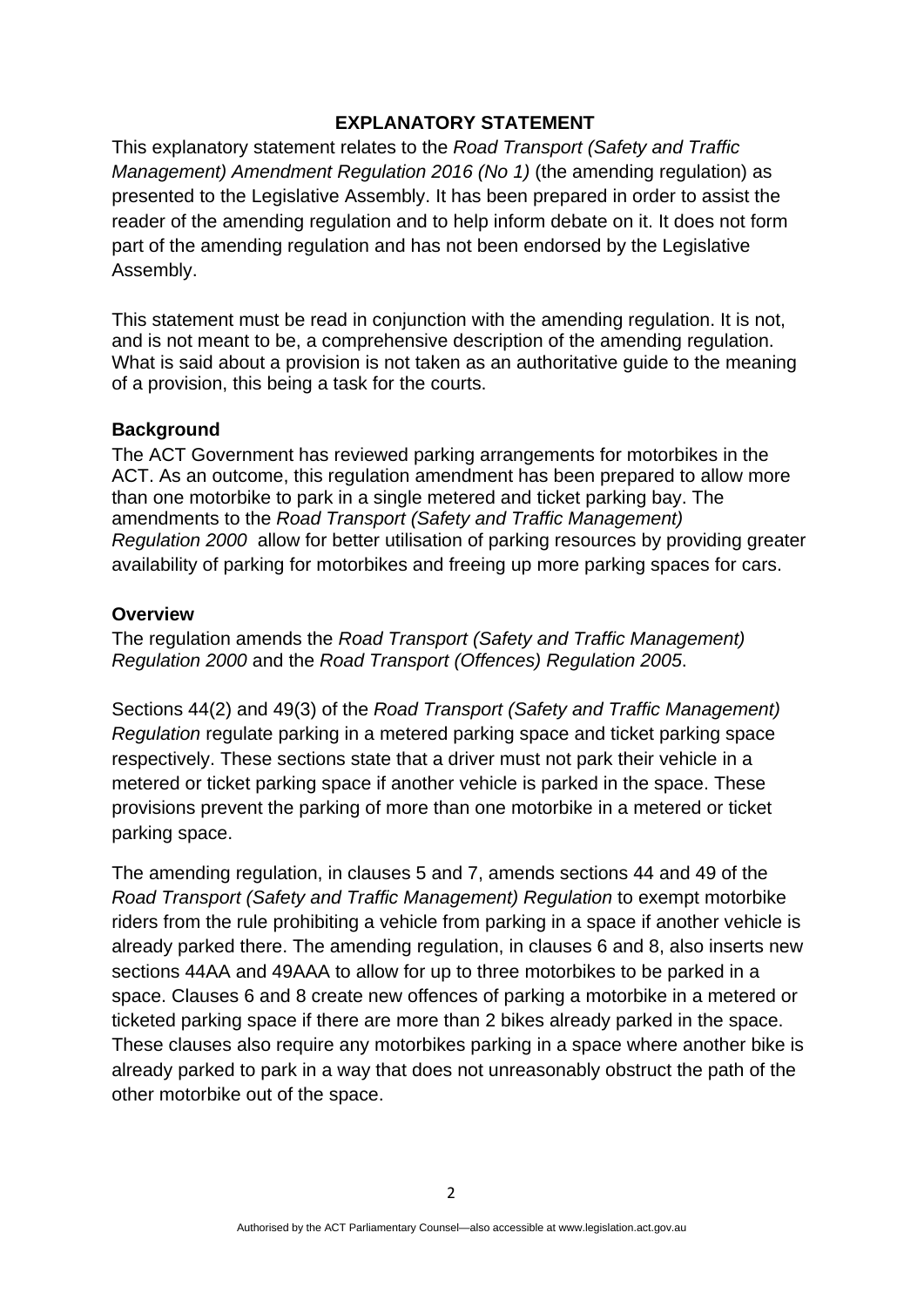The amendments set a maximum limit of three motorbikes to park in a single metered and ticket bay to minimise the potential impacts and impediments to safety of other riders and motorists that could be caused if a greater number of motorbikes attempted to park in one bay.

Further, section 6(1) of the *Road Transport (Safety and Traffic Management) Regulation* incorporates the Australian Road Rules (ARR) into ACT law. Section 6(2) states that the ARR have effect subject to the Regulation. Part 2.2 of the *Road Transport (Safety and Traffic Management) Regulation* sets out how the ARR are incorporated. This part contains provisions that define terms for application of the ARR in the ACT, permit things to be done in the ACT otherwise prohibited by the ARR or to exempt persons in the ACT from complying with the ARR.

Rule 189 of the ARR prohibits double parking. The rule provides that a driver of a car or motorbike must not stop if the vehicle is between a vehicle that is parked on a road and the centre of the road.

Clause 4 of the amending regulation inserts a new section 13BA into the *Road Transport (Safety and Traffic Management) Regulation 2000* to allow for the double parking of motorbikes, provided that the motorbikes are parked in the same parking bay and will therefore not be impeding the flow of traffic.

Part 1.13 of schedule 1 of the *Road Transport (Offences) Regulation 2005* prescribes offence and infringement penalties for road transport offences. Clause 9 of the bill inserts new items 25A and 25B into part 1.13 of schedule 1 to prescribe offence and infringement penalties for parking offences relating to metered spaces. Clause 10 of the bill inserts new items 36A and 36B to do the same for parking offences relating to ticket spaces. These new items relate to the new offences inserted by clauses 6 and 8 as outline above. The prescribed amount for the offence penalty is 20 penalty points and the infringement penalty is \$102, consistent with other similar offences of this nature.

#### **Regulatory Impact Statement**

It is considered that a regulatory impact statement is not required for this regulation amendment as it is not imposing appreciable costs on the community (see s 34(1) of the Legislation Act). As each motorcycle rider will continue to need to pay the applicable fee to park their motorcycle, there will be no increase in costs to individual motorbike riders as a result of this amendment.

There is only a very limited ability to affect a person's rights as a motorbike rider currently only obtains a right to exclusive use of a parking space once they have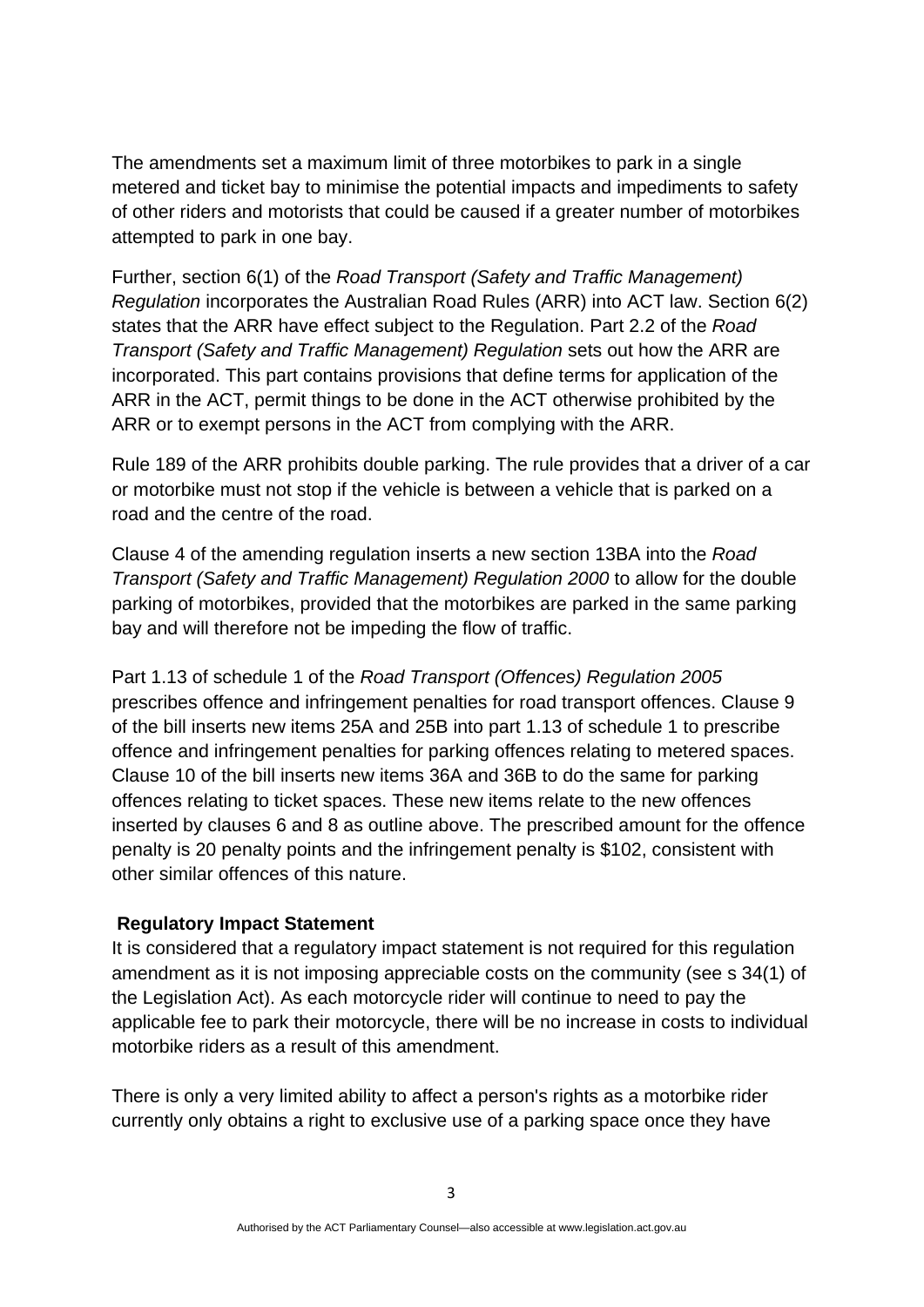purchased a parking ticket. Therefore, the Regulation can only potentially impact the rights of those holding a valid parking ticket at the time the new Regulation commences.

While it could be argued that the regulation amendment will operate to the disadvantage of motorbike riders who will no longer have exclusive use of a parking space, the loss of exclusivity is not felt to be a disadvantage. It is considered that there is plenty of available space within an existing parking space to allow for more motorbikes to park, while not impacting on other motorbike riders' ability to enter and exit the parking space, and park their own bike, in a safe manner. The relaxation of parking restrictions is expected to operate to the advantage of motorbike riders by potentially tripling the amount of motorbike parking available in the territory, without compromising on safety and ability to access parking spaces.

#### **Human Rights**

The Standing Committee on Justice and Community Safety (Legislative Scrutiny Role) terms of reference requires consideration of human rights, among other matters. In this case, no human rights are impacted.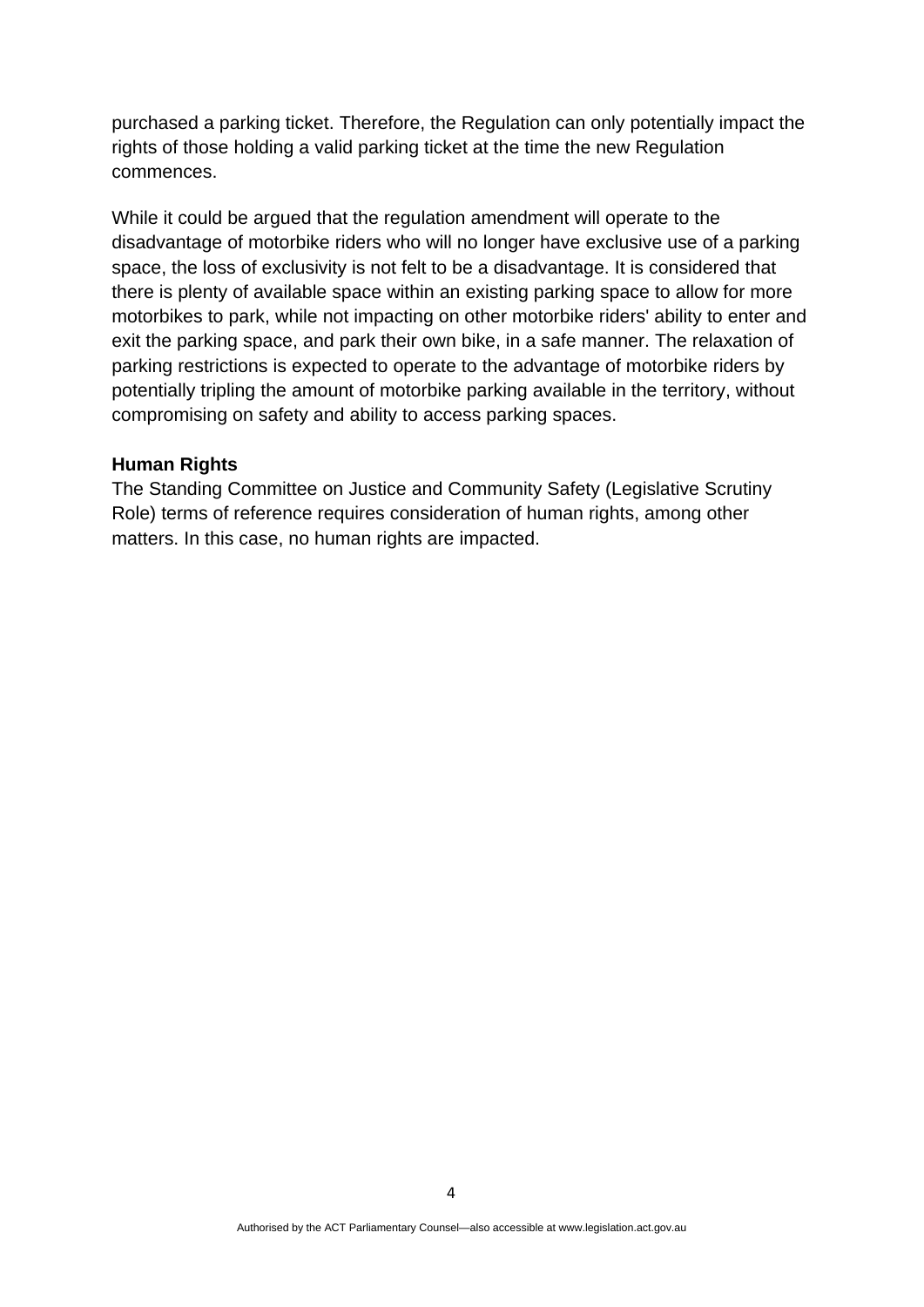#### **Outline of Provisions**

#### **Clause 1 Name of regulation**

This clause names the regulation as the *Road Transport (Safety and Traffic Management) Amendment Regulation 2016 (No 1).* 

#### **Clause 2 Commencement**

This clause states the regulation commences on 1 July 2016.

## **Clause 3 Legislation amended**

This clause states the regulation amends the *Road Transport (Safety and Traffic Management) Regulation 2000.* This clause includes a note that the regulation also amends the *Road Transport (Offences) Regulation 2005.*

#### **Clause 4 New section 13BA**

Clause 4 inserts a new section 13BA into the Road Transport (Safety and Traffic Management) Regulation. This clause provides an exception to ARR 189 (double parking) for motorbike riders. ARR 189 prohibits stopping on a road if to do so would put any part of the driver's vehicle between a vehicle parked on the road and the centre of the road.

This clause excepts the rider of a motorbike from the rule prohibiting double parking where motorbikes are parked in the same parking bay. This amendment facilitates the policy change of allowing up to three motorbikes to park in a single parking space.

## **Clause 5 New section 44 (2A)**

Clause 5 inserts new section 44(2A) into the Road Transport (Safety and Traffic Management) Regulation. New section 44(2A) states that subsection (2) does not apply to the rider of a motorbike if the other vehicle is also a motorbike. Section 44(2) states that a driver must not park their vehicle in a metered parking space if another vehicle is already parked in that space.

This amendment allows for more than one motorbike to be parked in a single metered parking space, by disapplying the prohibition in subsection (2) for motor bike riders. This facilitates the policy change of allowing up to three motor bikes to park in a single parking space.

## **Clause 6 New section 44AA**

Clause 6 inserts new section 44AA into the Road Transport (Safety and Traffic Management) Regulation. New section 44AA creates a new offence of a motorbike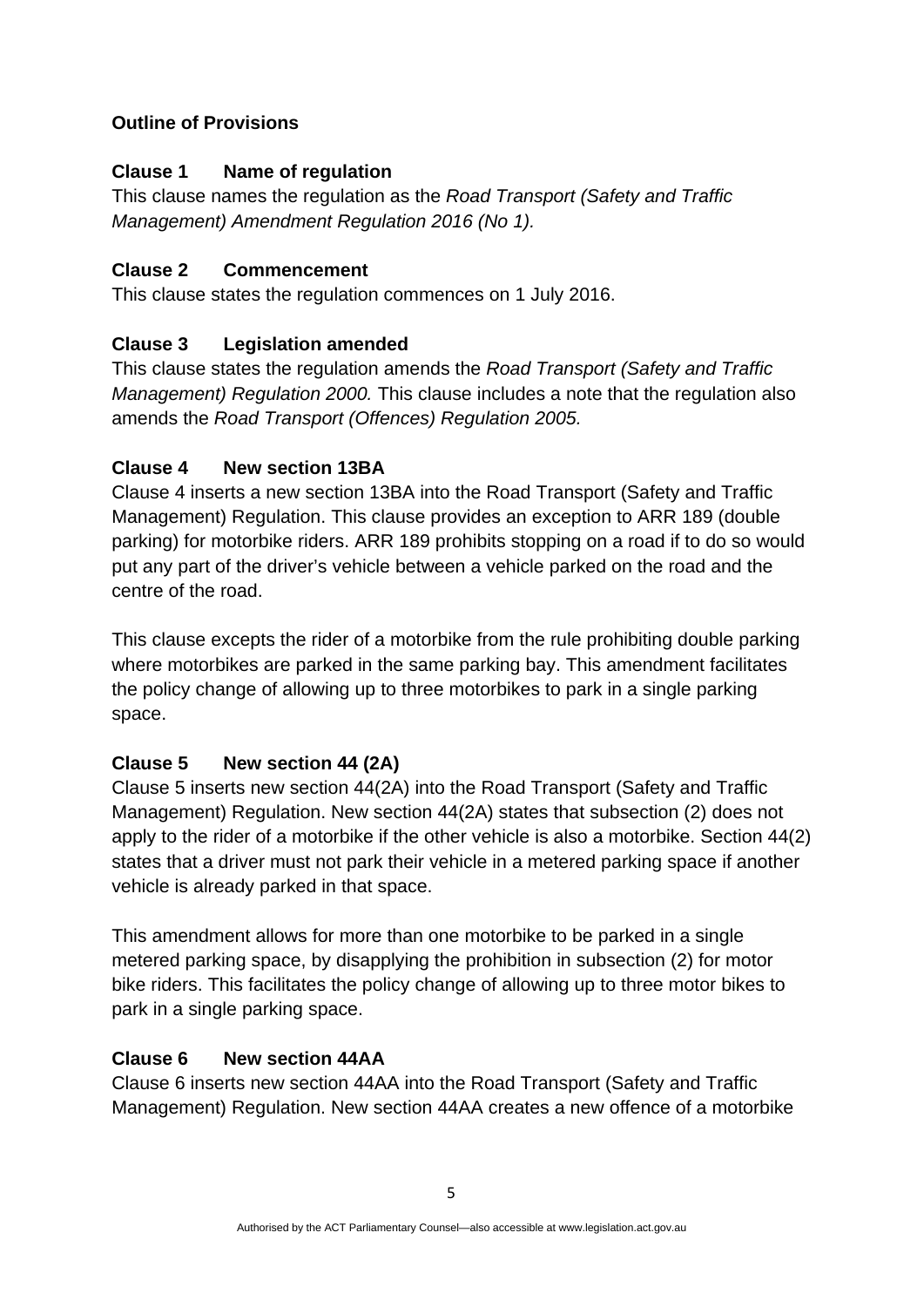rider parking in a metered parking space where there are more than 2 other motorbikes already parked in the space.

This clause, in conjunction with the other amendments in this regulation, allows for up to three motorbikes to be parked in the same parking space. New section 44AA(1) states that a maximum of three bikes are allowed to be parked in a space and any subsequent bike that is parked will be committing an offence.

New section 44AA(2) states that a motorbike rider commits an offence if they park in a metered space where another bike is already parked, and the rider parks in such a way that does not allow previously parked bikes to freely and safely exit the space. This offence is designed to ensure that riders are considerate of safety and access to vehicles of other riders. Also, this provision implies that there may be situations where it is unreasonable to park another motorbike in a parking space, even though an offence is not committed under section 44AA(1).

# **Clause 7 New section 49 (3A)**

Clause 7 inserts new section 49(3A) into the Road Transport (Safety and Traffic Management) Regulation. New section 49(3A) states that subsection (3) does not apply to the rider of a motorbike if the other vehicle is also a motorbike. Section 49(3) states that a driver must not park their vehicle in a ticket parking space if another vehicle is already parked in that space.

This amendment allows for more than one motorbike to be parked in a single ticket parking space, by disapplying the prohibition in subsection (3) for motorbike riders. This facilitates the policy change of allowing up to three motorbikes to park in a single parking space.

## **Clause 8 New section 49AAA**

Clause 8 inserts new section 49AAA into the Road Transport (Safety and Traffic Management) Regulation. New section 49AAA creates a new offence of a motorbike rider parking in a ticket parking space where there are more than 2 other motorbikes already parked in the space.

This clause, in conjunction with the other amendments in this regulation, allows for up to three motorbikes to be parked in the same parking space. New section 49AAA(1) states that a maximum of three bikes are allowed to be parked in a ticket space and any subsequent bike that is parked will be committing an offence.

New section 49AAA(2) states that a motorbike rider commits an offence if they park in a ticket space where another bike is already parked, and the rider parks in such a way that does not allow previously parked bikes to freely and safely exit the space.